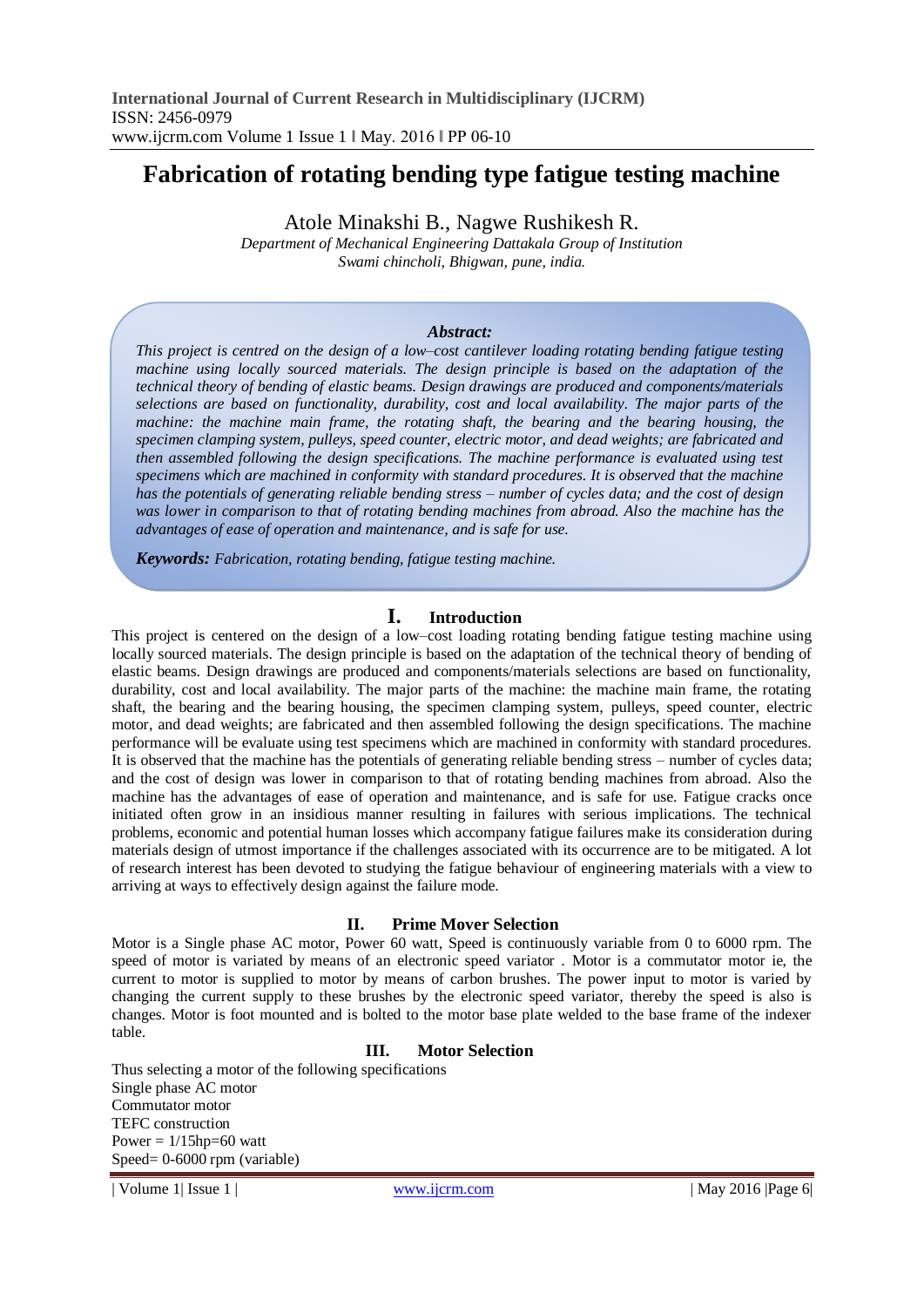Motor is an Single phase AC motor, Power 60 watt , Speed is continuously variable from 0 to 6000 rpm. The speed of motor is variated by means of an electronic speed variator . Motor is an commutator motor ie, the current to motor is supplied to motor by means of carbon brushes. The power input to motor is varied by changing the current supply to these brushes by the electronic speed variator, thereby the speed is also is changes. Motor is foot mounted and is bolted to the motor base plate welded to the base frame of the indexer table

Motor Torque P= 2 П N T/60  $T = (60 \times 60)/(2 \Pi \times 6000)$  $T = 0.095$  N-m Power is transmitted from the motor shaft to the input shaft of drive by means of an open belt drive, Motor pulley diameter  $= 20$  mm IP shaft pulley diameter  $= 110$  mm Reduction ratio  $= 5$ IP shaft speed  $= 6000/5 = 1200$  rpm Torque at IP shaft =  $5 \times 0.095 = 0.475$  Nm

#### **IV. Design of Open Belt Drive**

Motor pulley diameter  $= 20$  mm IP shaft pulley diameter  $= 110$  mm Reduction ratio  $= 5$ Coefficient of friction  $= 0.23$ Maximum allowable tension in belt =  $200 \text{ N}$ Center distance = 120  $\alpha$ = 180 – 2{sin-1 (D-d)/2C}  $\alpha$ = 180 – 2{sin-1 (110-20)/2x120}  $α= 1360$  $\alpha$ = 2.37c Now, eμα /sin( $\theta$ /2) = e0.2 x 2.37/sin (40/2) = 4 width (b2) at base is given by  $b2 = 6-2(4 \tan 20) = 3.1$ Area of cross section of belt =  $\frac{1}{2}$ {6 + 3.1}x 4  $A = 18.2$  mm2 Now mass of belt /m length  $= 0.23$  kg/m  $V = \Pi DN/(60 \times 1000) = 4.188 m/sec$  $Tc = m V2$  $Tc = 4.034 N$  $T1 =$  Maximum tension in belt – Tc  $T1= 195.966 = 196 N$ T1 / T2 = eμα /sin( $\theta$ /2) = 4  $T2 = 49 N$ 

#### **Result Table**

Tension in tight side of belt  $(T1) = 196$  N Tension in slack side of belt  $(T2) = 49$  N

#### **V. Design of Input Shaft**

Motor Torque  $P= 2 \Pi N T/60$  $T = (60 \times 60)/(2 \Pi \times 6000)$  $T = 0.095$  N-m Power is transmitted from the motor shaft to the input shaft of drive by means of an gear box 1:3 ratio standard from 4" DC grinder: Dewalt make Reduction ratio = 3 IP shaft speed  $= 6000/3 = 2000$  rpm Torque at IP shaft =  $3 \times 0.095 = 0285$  Nm T Design  $= 2 \times T = 0.57$  Nm. FOS  $= 2$  $= 0.57x$  103 N.mm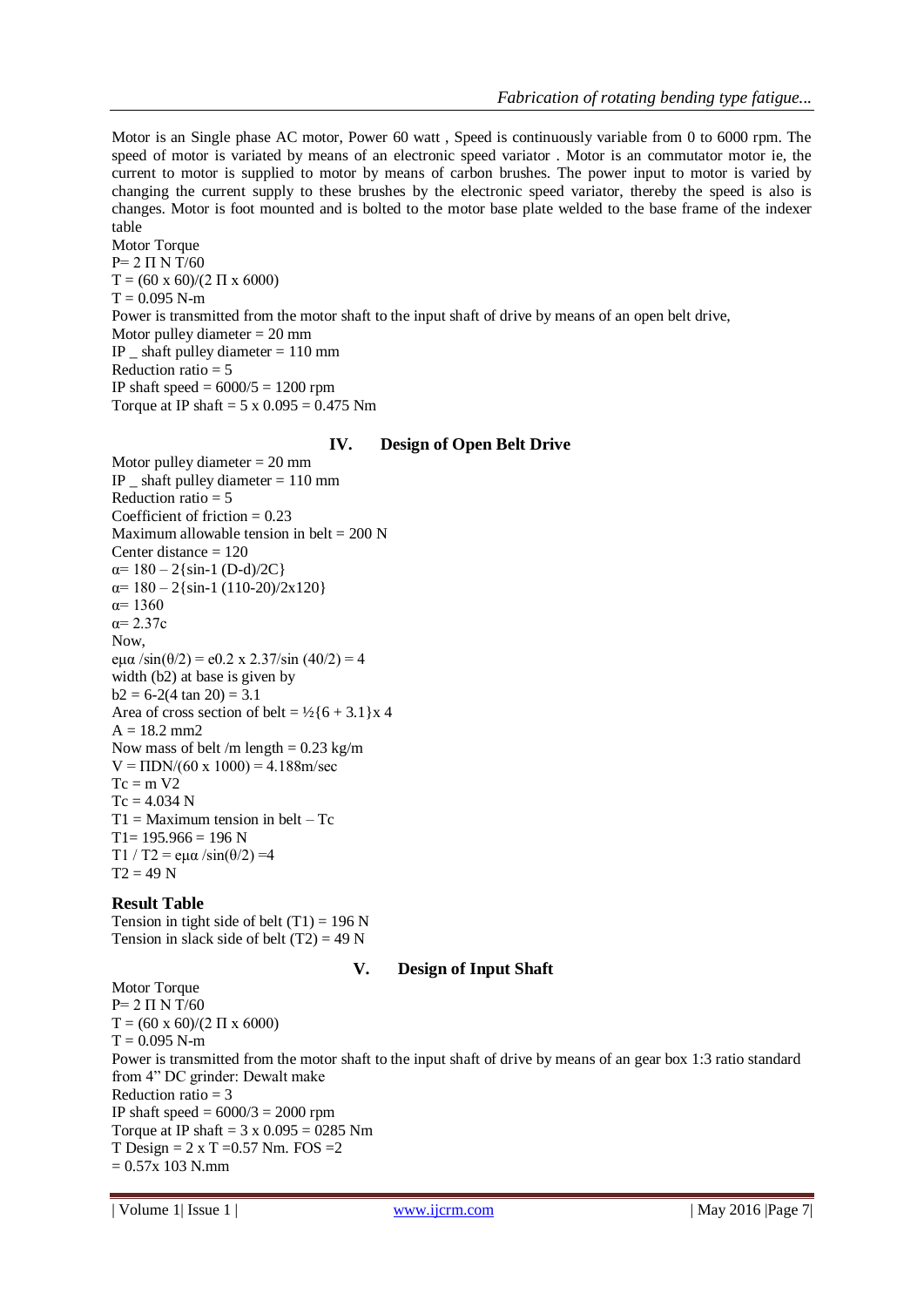**Selection of Shaft Bearing :** In selection of ball bearing the main governing factor is the system design of the drive ie; the size of the ball bearing is of major importance; hence we shall first select an appropriate ball bearing first select an appropriate ball bearing first taking into consideration convenience of mounting the planetary pins and then we shall check for the actual life of ball bearing.

### **6.1 ball bearing selection.**

| <b>ISI NO</b> | Brg.Basic |    | DΙ |    | D2 | B | Basic capacity |      |  |
|---------------|-----------|----|----|----|----|---|----------------|------|--|
|               | Design No |    |    |    |    |   |                |      |  |
|               | (SKF)     |    |    |    |    |   |                |      |  |
|               |           |    |    |    |    |   | $C$ kgf        | Co   |  |
|               |           |    |    |    |    |   |                | Kgf  |  |
| 20A C02       | 6004      | 20 | 23 | 42 | 12 |   | 4500           | 7530 |  |

 $P = X Fr + Yfa$ . Where; P=Equivalent dynamic load (N) X=Radial load constant Fr= Radial load(H)  $Y = Axial load contact$  $Fa = Axial load (N)$ In our case; Radial load FR= weight of system + tangential tooth load  $Fa = 0$ Diameter of standard bevel gear used is 46mm hence  $Pt = 0.57x \times 103 / 23 = 24.7$  $P = 24.7 + 2x\,9.81$  (assuming 2 kg load applied on the system)  $P = 44.32 N$  $\Rightarrow L = (C/p) p$ Considering 4000 working hours  $L = 60$  n L  $h/10^6$  $= 480$  mrev....assuming 2000 rpm wheel speed

 $C = 345 N$ 

AS; required dynamic of bearing is less than the rated dynamic capacity of bearing;  $\Rightarrow$ Bearing is safe.

### **VI. Design of lh shaft**

| Selection of RH shaft material                    |                                |                |  |  |  |  |
|---------------------------------------------------|--------------------------------|----------------|--|--|--|--|
| Designation                                       | Ultimate                       | Yield strength |  |  |  |  |
|                                                   | Tensile                        | N/mm2          |  |  |  |  |
|                                                   | Strength                       |                |  |  |  |  |
| EN 24 (40 N; 2)                                   | 720                            | 600            |  |  |  |  |
| cr $1 \text{ Mo28}$                               |                                |                |  |  |  |  |
| Using ASME code of design;                        |                                |                |  |  |  |  |
| Allowable shear stress;                           |                                |                |  |  |  |  |
| Esall                                             | is given stress;               |                |  |  |  |  |
| <b>Fsall</b>                                      | $= 0.30$ syt $= 0.30$ x 600    |                |  |  |  |  |
| $=180$ N/mm2                                      |                                |                |  |  |  |  |
| <b>Fsall</b>                                      | $= 0.18$ x Sult $= 0.18$ x 720 |                |  |  |  |  |
| $= 130$ N/mm2                                     |                                |                |  |  |  |  |
| Considering minimum of the above values;          |                                |                |  |  |  |  |
| $fsall = 130 N/mm2$                               |                                |                |  |  |  |  |
| As we are providing dimples for locking on shaft; |                                |                |  |  |  |  |
| Reducing above value by 25%.                      |                                |                |  |  |  |  |
| $\Rightarrow$ fsall = 0.75 x 130                  |                                |                |  |  |  |  |
| $= 97.5$ N/mm2                                    |                                |                |  |  |  |  |
| Considering pure torsional load;<br>a)            |                                |                |  |  |  |  |
| Tdesign = $\Pi$ fsall d3/16                       |                                |                |  |  |  |  |
| $\Rightarrow$ d3 = 16 x 0.57 X 103/ $\pi$ x 97.5  |                                |                |  |  |  |  |
|                                                   |                                |                |  |  |  |  |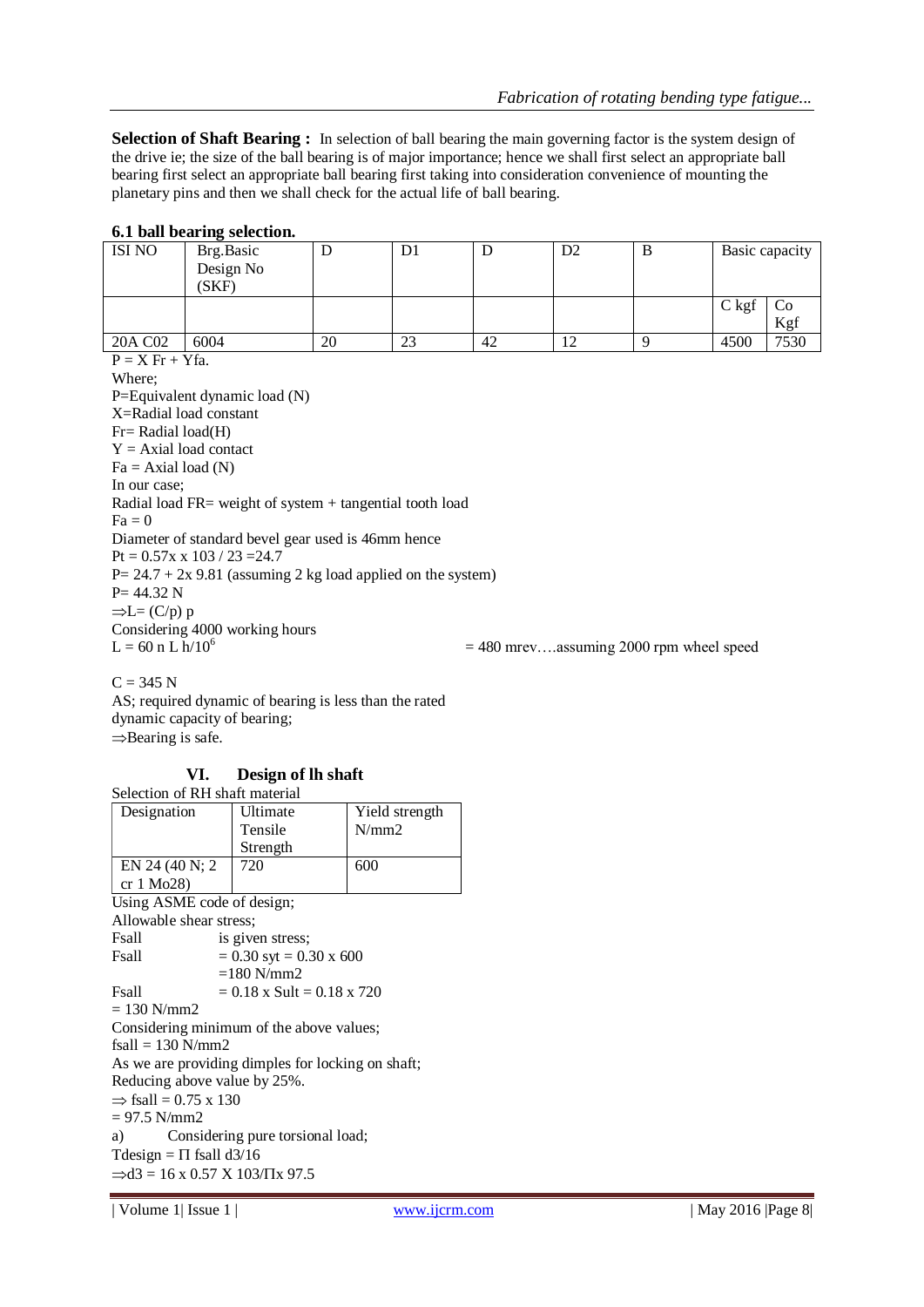#### $d = 7.8$  mm

Shaft diameter is taken to be 16mm as muff coupling available standard has standard bore of 16mm.

### **VII. Selection of LH Shaft Bearing**

In selection of ball bearing the main governing factor is the system design of the drive i.e. the size of the ball bearing is of major importance; hence we shall first select an appropriate ball bearing first select an appropriate ball bearing first taking into consideration convenience of mounting the planetary pins and then we shall check for the actual life of ball bearing .

| VIII. Ball Bearing Selection                                                                                                                                                                                                                                                                                                                                                                                                                                                                                                                                                                                                                 |                                 |    |                |    |    |   |                   |           |
|----------------------------------------------------------------------------------------------------------------------------------------------------------------------------------------------------------------------------------------------------------------------------------------------------------------------------------------------------------------------------------------------------------------------------------------------------------------------------------------------------------------------------------------------------------------------------------------------------------------------------------------------|---------------------------------|----|----------------|----|----|---|-------------------|-----------|
| <b>ISI NO</b>                                                                                                                                                                                                                                                                                                                                                                                                                                                                                                                                                                                                                                | Brg.Basic<br>Design No<br>(SKF) | D  | D <sub>1</sub> | D  | D2 | B | Basic<br>capacity |           |
|                                                                                                                                                                                                                                                                                                                                                                                                                                                                                                                                                                                                                                              |                                 |    |                |    |    |   | $C$ kgf           | Co<br>Kgf |
| 20A C <sub>02</sub>                                                                                                                                                                                                                                                                                                                                                                                                                                                                                                                                                                                                                          | 6004                            | 20 | 23             | 42 | 12 | 9 | 4500              | 7530      |
| $P = X Fr + Yfa$ .<br>Where;<br>P=Equivalent dynamic load $(N)$<br>X=Radial load constant<br>$Fr = Radial load(H)$<br>$Y = Axial load contact$<br>$Fa = Axial load (N)$<br>In our case;<br>Radial load $FR = weight of system + tangential tooth load$<br>$Fa=0$<br>Diameter of standard bevel gear used is 46mm hence<br>$Pt = 0.57x \times 103 / 23 = 24.7$<br>$P = 24.7 + 2x 9.81$ (assuming 2 kg load applied on the system)<br>$P = 44.32 N$<br>$\Rightarrow L = (C/p) p$<br>Considering 4000 working hours<br>$L = 60$ n L h/10 <sup>6</sup><br>$=$ 480 mrevassuming 2000 rpm wheel speed<br>$\Rightarrow$ 480= (C/44.32) <sup>3</sup> |                                 |    |                |    |    |   |                   |           |

## **VIII. Ball Bearing Selection**

 $C= 345N$ 

AS; required dynamic of bearing is less than the rated dynamic capacity of bearing;

#### $\Rightarrow$  Bearing is safe.

### IX. **Conclusion**

We have observed that materials fail under fluctuating stresses at a stress magnitude which is lower than the ultimate tensile strength of the material. Sometimes the magnitude is even lower than the yield strength.The fatigue failure is sudden and total. It is relatively easy to design a component for static load. The fatigue failure, however, depends upon a number of factors, such as the number of cycles, mean stress, stress amplitude, stress concentration, corrosion creep. This makes the design of component subjected to fluctuating stresses more complex.

#### **X. Acknowledgement**

We are thankful to my friend mr.Nagwe Rishikesh and for their valuable guidance and encouragement. It gives us immense pleasure and sense of satisfaction to present this report on FABRICATION OF ROTATING BENDING TYPE FATIGUE TESTING MACHINE and expressing sincere. We also would like to thank all the staff members of Mechanical department for providing us with required facilities and support towards the completion of this project. We thank to all my friends who helped us directly or indirectly to submit this project report on time.

#### **References**

#### **1) References Book:**

- 1. Beer, Ferdinand P.; E. Russell Johnston, Jr. (1992). Mechanics of Materials (2nd ed.). McGraw-Hill, Inc. p. 51. ISBN 0-07-837340-9.
- 2. "Metal Fatigue and Endurance". Retrieved 2008-04-18.
- 3. Stephens, Ralph I. (2001). Metal Fatigue in Engineering (2nd ed.). John Wiley & Sons, Inc. p. 69. ISBN 0-471-51059-9.